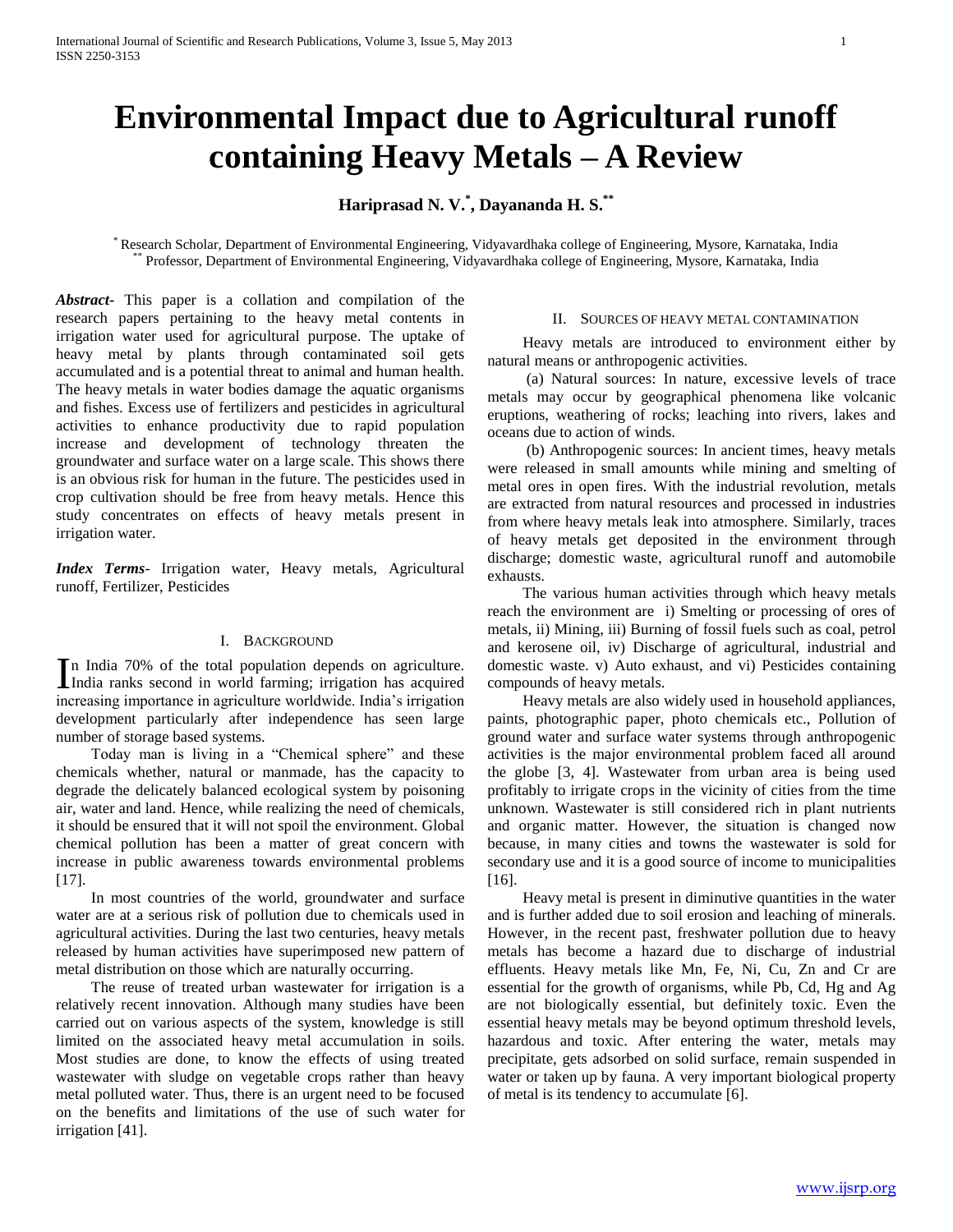#### **2.1 Contamination through domestic wastewater**

 The heavy metals like Pb, Cu, Zn and Cd are generally found in wastewater. Copper is one of several heavy metals that are essential to life despite being inherently toxic as non-essential heavy metals exemplified by Pb and Hg [15]. Plants and animals rapidly accumulate it. It is toxic at very low concentration in water and is known to cause brain damage in mammals [11].

 Jannapura Lake, a perennial fresh water body located in Bhadravathi town of Karnataka state, India, is used for irrigation purpose. This lake receives untreated domestic wastewater from residential areas. Water samples collected during October 2004 to June 2005 were analyzed using Atomic absorption spectrophotometer for Cu, Zn, Pb, Cd and Ni. The concentration of all the heavy metals of concern in the water exceeded the permissible limits as per WHO Standards. The study indicated that the water of the lake was not suitable for drinking purpose. The concentration of Zn for irrigation and live stock watering are 1.0 mg/L and 0 to 20 mg/L respectively. High concentration of Zn in water is unsuitable for the sustenance of the aquatic life. But could be utilized for irrigation and live stock watering [6]. Although Zn has been found to have low toxicity to human, prolonged consumption of large doses can result in some health complications such as fatigue, dizziness and neutropenia [10].

 Water, vegetable and sediment samples collected from Tyume River, South Africa was analyzed for the trace metals Cd, Pb, Co, Zn, Cu and Ni. High levels of Cd  $(0.044 \pm 0.003 \text{ mg/L})$ and Pb  $(0.035 \pm 0.001 \text{ mg/L})$  were found recorded, which may be detrimental to the health of the aquatic ecosystem and indirectly to human since the river water is used to irrigate farmland. The study revealed that open-beaker digestion is still a reliable method for quantitative determination of trace metals in environmental samples. The microwave-assisted digestion method also gives acceptable recoveries and thus applicable for trace metal determination in vegetable samples [31]. The chronic effect of Pb on human includes neurological disorders especially in the fetus and in children. This can lead to behavioral changes and impaired performance in IQ tests [14].

 Dissolved trace metals Fe, Mn, Al, Cu, Pb and Cd were quantified for samples collected from Umtata River, South Africa. High level of Al, Cd, Pb, Zn and Cu were observed, which may affect the health of the aquatic ecosystem. The high levels of Al, Cd and Pb may have a detrimental effect on health of the rural community residing in the vicinity of river catchment without treatment [34]. The effect of Cd toxicity in human includes kidney damage, mutagenic, carcinogenic and terotogenic effects [12, 13]. It was indicated that, in acidic sandy soils especially metal leaching is substantial and the flux from soils to groundwater is high enough to eventually contribute to the Cd load in nearby surface waters [25].

 Water samples were analyzed for heavy metals in Punnakayal estuary, Tuticorin, Tamilnadu, India, at two stations for one year. Heavy metal concentration varied slightly in water samples of both the stations. The metal concentration of the samples was high during monsoon [37]. Organic matter normally present in sediment of water is favorable binding site for heavy metals and humic substance. The organic matter plays a vital role in the sorption of metal on marine sediments due to the presence of charge surfaces [24].

 The water samples collected from canal and Bara river (irrigation source) of Akbarpura area of District Nowshera, Pakistan was analyzed for selected heavy metal contents (Cu, Zn, Fe, Mn, Cd, Ni and Cr) using Atomic absorption spectrophotometer. It was found that, the heavy metal contents in Irrigation canal water was much less for Cu, Pb, Fe, Cd, Ni and Cr compared to Bara river water. While Zn and Mn were found in deficient concentration [1]. It was reported that canal sediment could act as sink for a wide range of contaminants including heavy metals from various sources (Agricultural and wastewater discharge). No external addition of heavy metal occurs in case of irrigation canal [23].

 A study on impact of heavy metal contamination of Bellandur Lake, Bangalore, India on soil and cultivated vegetation describes that Fe, Cr and Pb showed 50% higher concentration during rainy season, while Cd showed higher concentration during dry season. A marginal difference in concentration is found for Cu and Ni between wet and dry seasons. Zn showed less seasonal variation. Higher concentration of Fe, Cr and Pb during the rainy season is probably due to rainfall and run-off which cause erosion, thereby introducing into the lake soil, silt and even discarded iron waste besides wastewater from drains nearby, the high level of Cd during dry season might be due to concentration effects [26].

## **2.2 Contamination through fertilizers/pesticides**

 Excess use of fertilizers and pesticides in agricultural activities to enhance productivity due to rapid population increase and development of technology threaten the groundwater and surface water on a large scale. In most of the countries, soils and waters have been polluted by fertilizers and pesticides used during agricultural activities. These waters and soils continue to be polluted, as the necessary precautions have not been taken. This shows there is an obvious risk for human in the future [18].

 Nitrate and heavy metal pollution resulting from agricultural activity was examined to know the risk in Eskipazar, Turkey and the surrounding area. Water discharged from agricultural activities is used as drinking water and for domestic purposes. In particular, periodically varying levels of pollutants, such as Pb and Hg were detected in wells featuring a high  $NO<sub>3</sub>$ pollution, high levels of Ca and  $SO_4$  pollution was observed at a well drilled in alluvium. The study area had no sources of pollution, such as mineralization, industrial center, waste disposal area, etc. Thus, it is believed that the main causes of  $NO<sub>3</sub>$  and trace element pollution are fertilizers and pesticides used in agricultural activities [18].

 Increased use of fertilizers to improve agricultural productivity has also affected the quality of groundwater, including nitrate pollution [21]. Nitrate in waters is an indicator that the water is at a risk of pollution [19]. The usage of water with a high nitrate level for drinking purpose reduces the oxygen carrying capacity of the blood and can lead to methemoglobinaemia in babies. Organic materials, such as farm manures, bio-solids or composts contain higher concentration of trace elements than most agricultural soils. The use of bio-solids and composts increases total amount of Cu, Zn, Pb, Cd, Fe and Mn in soils [20].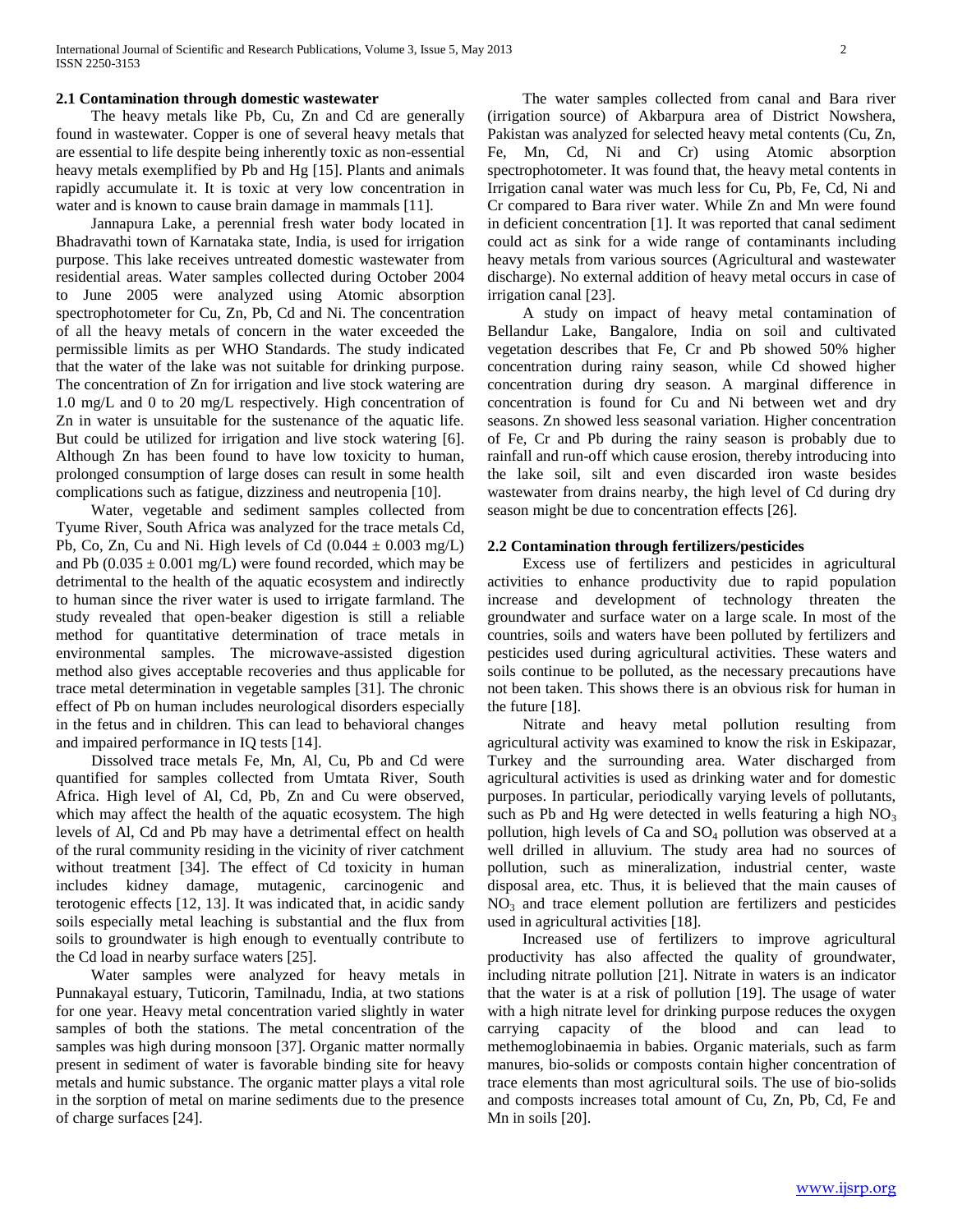The use of phosphate fertilizers in agricultural field has shown to enhance leaching of Cd from soil, which reaches the lake water. It undergoes physical and chemical changes depending on the pH and quality of water and sediment. The available metals in the water phase cause risk to human beings and biota [6]. Carbon and Nitrogen concentration increase in response to irrigation, but it is not clear whether this is due to decreased decomposition rate of crop residues in response to pollution in the irrigation water or to increased amounts of crop residue in the irrigated soils [30].

 Intake of vegetables is an important path of heavy metal toxicity to human beings. Crops and vegetables grown in soils contaminated with heavy metals have greater accumulation of heavy metals, it depends upon the nature of vegetables and some of them have a greater potential to accumulate higher concentration of heavy metals than others. Dietary intake of heavy metals through contaminated vegetables may lead to various chronic diseases. Levels of Cd, Cu, Mn, Ni, Pb and Zn were determined in irrigation water, vegetables and soils of Makurdi irrigated farmland along river Benue, Nigeria. The water used for irrigation had the concentration  $0.00013\pm0.0004$ , 0.0022±0.0010, 0.0024±0.009 µg/g for Cu, Mn and Zn respectively. While Cd, Ni and Pb was not detected in irrigation water. The concentration of all the heavy metals studied was detected in soil and plant samples. Heavy metal concentration varied among different vegetable and fruit studied. Among the vegetables and fruits examined Zn and Mn had the highest concentrations, but were below the recommended safe limits of heavy metals by WHO, FAO, EU Standards [5]. The sources of heavy metals to vegetable crops are growth media (soil, air, nutrient solutions) from which they are taken up by the roots or foliage [9].

 Surface water and groundwater samples of certain locations viz., Bugudanahalli, Kallambella, Honnudike, Hebbur, Kadaba, Maidala, and Kunigal situated around Tumkur, Karnataka, India were assessed for selected heavy metals (Cd, Cu, Fe, Hg, Mn, Zn and Ni). All surface waters except Honnudike and Hebbur samples contained low concentration of these metals and are ideal for irrigation. The samples from Honnudike, Kadaba and Hebbur had high iron concentration, only Honnudike and Hebbur samples exceeded 5mg/L (required for irrigation). In groundwater, the concentration of all these heavy metals except Cu were also well in permissible limits and found suitable for drinking. The elements Cd, Hg and Mn were absent in all the samples [2].

 The trace metals Cd, Hg and Zn, which may affect human health and aquatic ecosystem, were determined in Umtata, Buffalo, Keiskamma and Tyume rivers and Umtata dam, South Africa. Normal level of the metals were detected in water samples from the Umtata river and the Umtata dam but samples from Buffalo, Keiskamma and Tyume rivers contained elevated level of Cd. The levels of Hg and Zn were normal in samples from all the surface waters. The probable sources of the trace metal in the rivers are due to rural, urban and from agricultural runoff in the catchments although there could be contribution from natural and point sources [39].

 The sources, distribution and mobility of heavy metals in Zhuzhou city, Hunan province, China were systematically studied based on environmental monitoring data and random sampling. There was no significant difference in total Pb and Zn in topsoil, which showed the balance between input and output. Heavy metals in the vegetable and rice were higher than the edible standards and background value to some degree with minor exceptions. The maximum concentration level of heavy metals observed were in the order of Cd, Pb, Cu and Zn. Significant positive correlations were found only between cabbage uptake and total soil content for Hg, Pb and Cd, with no significant correlation for the other elements [22].

 Heavy metal content in plants depends on its bioavailability in the soil and on the atmospheric deposition, with the media affected by wastewater irrigation and fertilization, and the latter either directly entering the plants through stomata or taken up by plant roots after its deposition on the soil surface [27].

## **2.3 Contamination through Industrial effluent**

 With the establishment of industries in suburban area, the domestic wastewater is mixed with industrial effluents and is coming out through culverts from the cities. These culverts and drains not only contain heavily polluted water but also give noxious and off smell gases. The polluted water even then is still used for growing vegetables in the nearby areas of the cities without knowing its adverse impact on the life of consumers. Wastewater mixed with industrial effluent used for irrigation in the vegetable growing area of Korangi, Karachi, Pakistan was tested for its heavy metal contents. Twenty four samples from different drains and four tube well water samples were collected and analyzed. Soil and plant samples were taken from the same area and analyzed to assess its heavy metal contamination. It was noted that 4% samples contained Zn, Cu, Fe and Cr above the critical values; while 7, 21, 14 and 36% samples were higher than the required values in Mn, Cd, Ni and Pb respectively. Soil analysis showed higher values of Zn, Fe, Mn, Cd, Ni and Pb at some places. Plant sample (Spinach) had greater concentration of many heavy metals than the recommended values. The area irrigated with tube well water was safe and heavy metal quantities were within the limits in soil and plants [16].

 Industrial effluent is used by local farmers to irrigate agricultural land in Bursa province, N. W. Turkey. Water from seven irrigation points was sampled over four weeks in the summer and analyzed for pH, conductivity, and Cd, Cr, Cu, Fe, Mn, Ni, Pb and Zn. Adjacent soil samples were also collected at 0-20 and 20-40 cm depths; from ten irrigated and ten nonirrigated fields. The water was heavily polluted with heavy metal, and its diethylenetriamine pentaacetic acid (DTPA) extractable concentration was significantly higher in the irrigated soils. Even relatively immobile heavy metals such as Pb had accumulated at both sampling depths at high level. Irrigation significantly increased the soil organic C and N contents and reduced the pH and calcium carbonate content. The year-uponyear accumulation of heavy metals will eventually cause phytotoxic thresholds to be exceeded, especially once the residual carbonate in the soil has been dissolved and soil pH starts to fall [30].

 A study on metal pollution assessment of sediment and water in river Hindon, India, describes the longitudinal variations of dissolved, suspended and total metal concentration of Cd, Cr, Cu, Fe, Mn, Ni, Pb, and Zn. The higher concentration of Fe, Cu and Zn occurred in particulates, where as Mn, Cr, Ni, Pb and Cd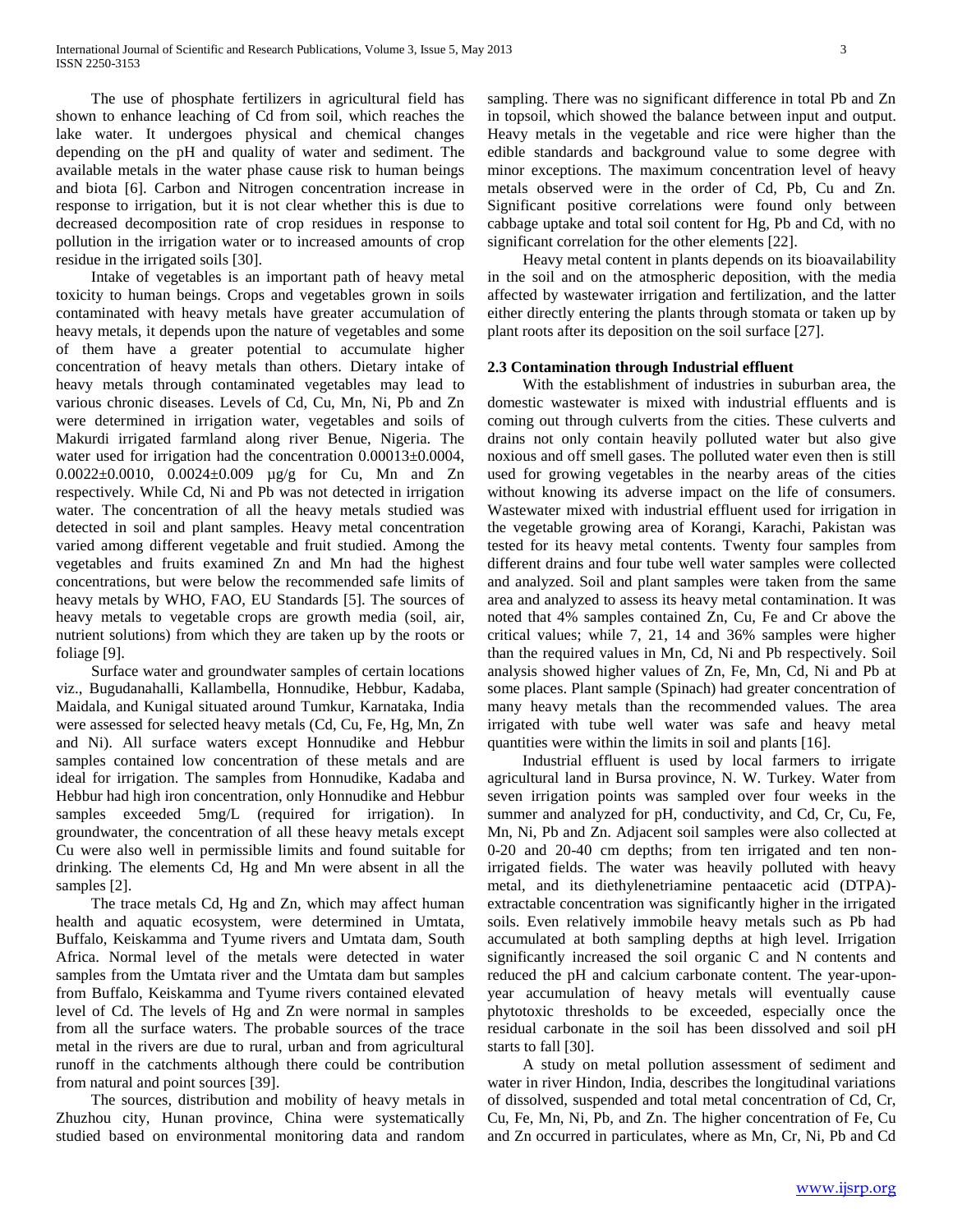were observed in higher concentration in dissolved form in the river water. Higher concentration of total Fe and Mn in the upper stretch of the river is due to effluent of the co-operative distillery and runoff from agricultural fields respectively. In the downstream section, however the concentration of Fe and Mn decreased substantially due to dilution effect. In general, the concentration of all dissolved metals was lowest in winter months and highest during summer months. The concentration of dissolved metals decreased in the monsoon months due to dilution during higher flow. Higher percentages of almost all metals in particulate form occurred during the post-monsoon months due to suspended load carried by surface runoff during monsoon season. Any deviations from these trends may be attributed to the site-specific activities, which are likely to increase suspended solid concentration in the water column and thereby decreasing the dissolved metal [35].

 Nigeria's industrial cities are resulting in an increased quantity of discharge and a wide range of pollutants reaching water bodies. Urbanization and industrialization have contributed to the large scale of pollution currently observed in most Nigerian cities notably those swarming with industries viz., Lagos, Kano and Kaduna states. There are no incentives for implementing pollution reduction measures. Wastes are disposed indiscriminately especially from small and medium scale industries. The lack of information on pollution is a serious hindrance to pollution management directly or remotely. Thus, in addition to treatment of wastewater before disposal, appraisal of water resources would offer proficient information to indicate areas of main concern. This would prove useful in detection of threats to human and environmental health [32].

Apart from natural sources, other probable sources of heavy metals in surface water included leaching from Ni–Cd based batteries [7]. Possible sources of Ni in surface water include anthropogenic sources, combustion of fossil fuels, old battery waste, components of automobiles, old coins and many other items including stainless steels and other Ni alloys. Among the known health related effects of Ni are skin allergies, lung fibrosis, variable degrees of kidney and cardiovascular system poisoning.

 Ag, Cd and Fe in sediment were studied from Bahia Todos Santos, Baja California, Mexico during 2004. Spatial distributions of Ag, Cd and Fe were very similar to that of organic carbon and fine grain size, with values increasing from the inner to the outer parts of the bay. High concentration and enrichment of Ag  $(0.051-0.071 \text{ µg/g dry weight})$  and Cd  $(1.9$ µg/g dry weight) in Bahia Todos Santos were associated to harbor dredging activities and to coastal upwelling, respectively. However, the distribution of Ag and Cd in most of the study area is controlled by grain size and organic carbon content [8].

 Heavy metal contaminants Cd, Pb and Zn in water, sediments and fish of the Mae Kuang river, Northern Thailand was investigated by [33] during (July 2008-June 2009). It was found that the worst water qualities in dry seasons were caused by low water flow, municipal effluents and industrial discharges. Pb and Cd in water were below detection limits, while Zn concentration in water ranged 0.01-0.11 mg/L. The Pb, Cd and Zn concentration in sediment were 3.13-27.56, 0.02-0.43 and 3.42-10.32 mg/kg, respectively. Cd and Pb residues were found in Henicorhynchus siamensis and Puntioplites proctozysron

flesh, while the concentration of Zn in these fish was 4.57-6.58 mg/kg. Pb and Cd residues in snake head (Channa striata) were 0.05-2.13 and 0.02-0.24 mg/kg wet weight.

 Heavy metal concentration of Zn, Pb, Fe, Mn, Cu, Ni and other physico-chemical parameters were studied in Karanja reservoir, Bidar district, Karnataka, India. Water samples were collected monthly and were analyzed by Atomic adsorption spectrometer. Heavy metals were within the permissible limits, except Fe and Ni which were recorded higher in southwest monsoon, where as Mn has showed higher concentration in northeast monsoon and in summer. All other physico-chemical parameters were within the permissible limit [40].

 The water samples collected at regular intervals from five selected sites of river Gomti of Lucknow city, India was analyzed to know the seasonal variation in the concentration of heavy metal Cr, Pb and Hg by using spectrophotometric methods in the pre-monsoon period and the post-monsoon period. The concentration of Cr (VI) and Hg (II) were determined by using UV-VIS Spectrophotometer while Pb (II) concentration was determined using Atomic absorption spectrophotometer. The concentrations of all the three metals were found to be higher in the pre-monsoon period than in the post-monsoon period [29]. The spatial distribution of trace elements in sediments in the estuarine environment were influenced by so many factors including geochemical and biogeochemical processes like sedimentation, precipitation and flocculation of particulate substances and hence was difficult to find the principle. In addition, the spatial distribution of the sediment accumulation rates, which is most likely associated with the basin's hydrological conditions, seem to play a crucial factor for the observed changes [36]. Spatial distributions of different metals show that the industrial zone is the most polluted zone where there is highest average of total metals content. Globally, the sum of these concentrations decreased gradually with increasing distance from the industrial area [38].

 The quality of Axios/Vardar River, Southeastern Europe was affected by heavy metal pollution from smelter and fertilizer plants in Veles, ferro-alloys plant in Jegunovee, the disposal of its solid waste near the river bed and also by the untreated industrial wastewater discharge deriving from the industries located in the watershed. The agricultural runoff from cultivated areas of Tetovo, Veles and Koufalia is a significant source of nutrient pollution. The study was based on long-term data (1979-  $2003$ ) of nitrate, nitrite, ammonium, total phosphorous,  $BOD<sub>5</sub>$ , Cd, Cr, Zn, Pb and water discharge from twenty two sampling stations along the river collected on a monthly basis. This river was a polluted river presenting high value of heavy metals and nutrients resulting from human activities. There was a need for monitoring program that will provide a representative and reliable estimate of the quality of water resources [28].

 Anthropogenic pollution from urban wastewater, industrial effluent and agricultural runoff may be clearly seen in irrigating water. Seasonal variations and flooding water subsequently lead to pollutant dilution. Even though heavy metal contents in water and sediments are below the acceptable levels, a hazardous possibility may generate depending on rapid expansion of urban and industrial development in near future [33].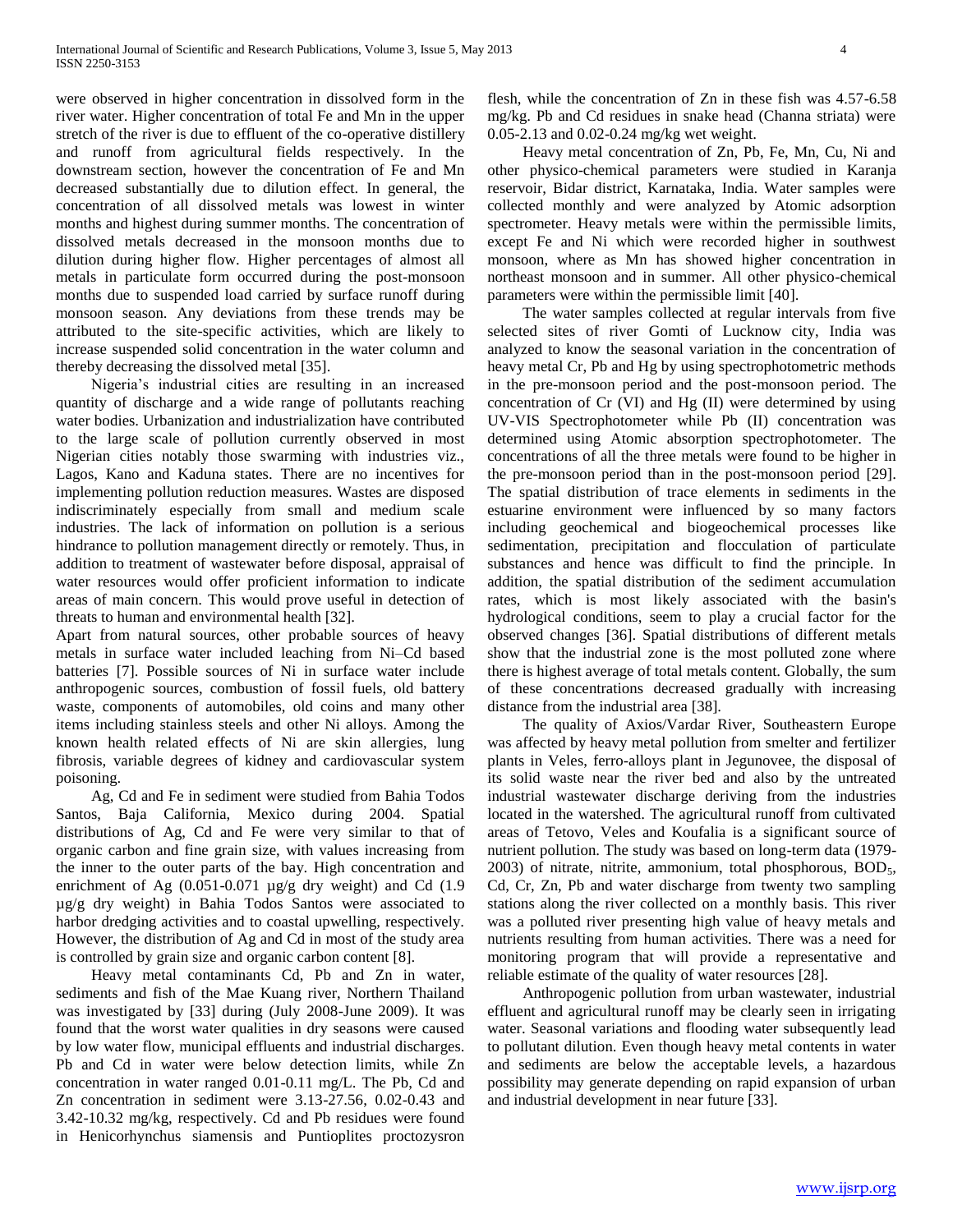#### III. CONCLUSION

 Heavy metals in irrigation water changes the soil properties, there by affecting the growth of crops. The crops uptake these heavy metals and thereby get transferred to animals and humans through food chain causing severe health problems. The agricultural runoff containing heavy metals reaches natural water bodies affecting aquatic species and in turn ecosystem. In many of the countries, people have a misconception that using large amount of fertilizers would yield good amount of crops either, food or commercial crops. In country like India, people are nowadays more aware of ill effects of using fertilizers and pesticides beyond the required limit. Government of India has taken many initiatives in spreading awareness among farmers through electronic media, radio and various other programs, in the usage of fertilizers and pesticides. To overcome this problem, the pollutants have to be controlled at the source itself. Soil has to be tested for nutrient value before deciding the dosage of fertilizers. The rotation of crops has to be adopted with the use of organic manure which is free from heavy metals.

#### **REFERENCES**

- [1] Wajahat Nazif, Sajida Perveen and Syed Asif Shah (2006), "Evaluation of irrigation water for heavy metals of Akbarpura area", Journal of Agricultural and Biological science, Vol 1, Pages 51-54
- [2] C. Vijaya bhaskar, Kiran kumar and G. Nagendrappa (2010), "Assessment of Heavy Metals in water samples of certain locations situated around Tumkur, Karnataka, India", E-Journal of Chemistry, 7(2), 349-352
- [3] Hutchinson T. C, Gordon, C. A, and Meema, K. M. (1993), "Global perspectives on lead, mercury and cadmium cycling in the environment", (Wiley Estern Ltd.)
- [4] W.H.O (World Health Organization) (1988). "Global fresh water quality assessment report WHO", Geneva, int.rept./pep/88
- [5] Odoh Rapheal and Kolawole Sunday Adebayo (2011), "Assessment of trace heavy metal contaminations of some selected vegetables irrigated with water from river Benue within Makurdi metropolis, Benue state Nigeria", Advances in applied science research, 2 (5):590-601
- [6] Eralagere Thimmanaik Puttaiah and Bhadravathi Rangaswamy kiran (2008), "Heavy metal transport in a sewage fed lake of Karnataka, India", 12<sup>th</sup> world lake conference, 347-354,
- [7] Hutton M, Chaney R. L, Krishna C. R, Murti M, Olade A and Page K. L (1987), "Lead, Mercury , Cadmium and Arsenic in the Environment", John Wiley, New York, 35-41
- [8] E. A Gutierrez Galindo, A. Munoz Barbosa, M. R Mandujano Velasco, L. W Daessle, M. V Orozco Borbon (2010), "Distribution and Enrichment of Silver and Cadmium in Coastal sediments from Bahia Todos Santo, Baja California, Mexico", Bull Environ Contam Toxicol, 85, 391-396
- [9] P. C. Prabu (2009), "Impact of heavy metal contamination of Akaki River of Ethiopia on soil and metal toxicity on cultivated vegetable crops", EJEAFCHE, 8 (9), 818-827
- [10] Hess R and Schmid B (2002)," Zinc supplement overdose can have toxic effects", J. Paediatr. Haematol./oncol. 24 582-584
- [11] Department of Water affairs & Forestry (1996), "Water Quality guidelines, aquatic Ecosystem use". Vol 7 (1st edn.), DWAF, Pretoria.
- [12] Fischer A. B (1987), "Mutagenic effects of cadmium alone and in Combination with antimutagenic selenite", Proc. 6th int. Conf. On heavy Metals in the environment, New Orleans, vol. 2. Cep consultants ltd,Edinburgh, 112-114.
- [13] Friberg l, Elinder C. G, Kjellstroem T and Nordberg G. F (1986), "Cadmium and health: a toxicological and Epidemiological appraisal", Effects and response. Crc Press, Boca Raton, Florida, Vol 11
- [14] Lansdown R (1986), "Lead, intelligence attainment and behavior In: Lansdown R and Yule W (eds.) The lead debate. Croom helm, London-Sydney, 235-270
- [15] Scheinberg H. I (1991) Copper. In: Merian e (ed.), "Metals and their Compounds in the environment: occurrence, analyses and biological Relevance", Vch, New York, 803-851
- [16] M. Saleem saif, Midrar-ul-haq and Kazi Suleman Memon (2005), "Heavy metals contamination through industrial effluent to Irrigation water and soil in Korangi area of Karachi (Pakistan), Heavy metals water contamination / int. J. Agri. Biol., vol. 7, No. 4
- [17] Mathivanan V, Kayalvizhi A & Selvisabhanayakam (2005), "An assessment of Physico-chemical parameters of fish culture ponds at Viswanathapuram, Cuddalore District, Tamilnadu. Journal of current sciences, 7(1), 253–258
- [18] Tulay Ekemen Keskin (2010), "Nitrate and heavy metal pollution resulting from agricultural activity: a case study from Eskipazar (Karabuk, Turkey), Environ earth sci, 61:703–721
- [19] Atabey E (2005) 1. Tıbbi Jeoloji Sempozyum kitabı (1th medical Geology symposium book) in: Atabey e (ed).1–3 Aralık, Ankara, 27–52
- [20] He Z. l, Yang X. E, Stoffella P. J (2005), "Trace elements in agro ecosystems and impacts on the environment". J Trace Elem Med Biol 19:125–140
- [21] Smith H. F, Harmeson R. H, Larson T. E (1971), "The effect of commercial Fertilizer on the quality of groundwater", Groundwater Pollution symposium (proceedings of the Moscow symposium, (August, 1971), Aish publ. 103:96–102
- [22] Wang Haiyan and Arne O. Stuanes (2003), "Heavy metal pollution in air-Water-soil-plant system of Zhuzhou city, Hunan Province, China", Water, Air and Soil Pollution , 147, 79-107
- [23] Stephens, S. R. B. J. Alloway, J. E. Carter and A. Parker (2001), "Towards the characterization of heavy metals in dredged canal sediments and an appreciation of availability", Environ. Pollution, 113(3): 395-401
- [24] Langston, W. J (1986), "Metals in sediments and benthic organisms in the Mersey estuary", Estuar. Coast. Shelf Sci, 23, 239-261
- [25] P. F. A. M. Romkens (2002), "Contribution of agriculture to the heavy metal loads of Dutch surface waters", Agricultural Effects on Ground and Surface Waters: Research at the Edge of Science and Society (Proceedings of a symposium held at Wageningen). IAHS Publ. no. 273. 2002
- [26] H. Lokeshwari and G. T. Chandrappa (2006), "Impact of Heavy metal contamination of Bellandur lake on soil and cultivated vegetation", Current science, 91(5), 622-627
- [27] Alloway, B. J. (1995), "Heavy Metals in Soils", Blackie Academic & Professional Publishers, London, 368
- [28] Mimoza Milovanovic (2007), "Water quality assessment and determination of pollution sources along the Axios/Vardar River", Southeastern Europe, Desalination 213, 159–173
- [29] Minaxi B. Lohani, Amarika Singh, D. C Rupainwar, D. N. Dhar (2008), "Seasonal variations of heavy metal contamination in river Gomti of Lucknow city region", Environ Monit Assess, 147, 253-263
- [30] C. J McClean, M. S Cresser, R. P Smart, C Aydinalp and A. V Katkat (2003), "Unsustainable irrigation practices in the bursa plain, Turkey", Diffuse Pollution Conference, Dublin, 60-65
- [31] O. R Awofolu, Z Mbolekwa, V Mtshemla and O. S Fatoki (2005), "Levels of trace metals in water and sediment from Tyume river and its effects on an irrigated farmland", WRC-Water SA, 31(1), 87-94
- [32] Ekiye, Ebiare and Luo Zejiao (2010), "Water quality monitoring in Nigeria; Case Study of Nigeria's industrial cities", Journal of American Science, 6(4), 22-28
- [33] Chanagun Chitmanat and Siripen Traichaiyaporn (2010), "Spatial and Temporal Variations of Physical-Chemical Water Quality and some Heavy Metals in Water, Sediments and Fish of the Mae Kuang River", Northern Thailand, Int. J. Agric. Biol., Vol. 12, No. 6, 816-820
- [34] O. S Fatoki, N Lujiza and A. O Ogunfowokan (2002), " Trace metal pollution in Umtata River", WRC-Water SA, 28(2), 183-190
- [35] C. K Jain, D. C Singhal and M. K Sharma (2005), "Metal pollution assessment of sediment and water in the river Hindon, India", Environmental Monitoring and Assessment, 105: 193–207